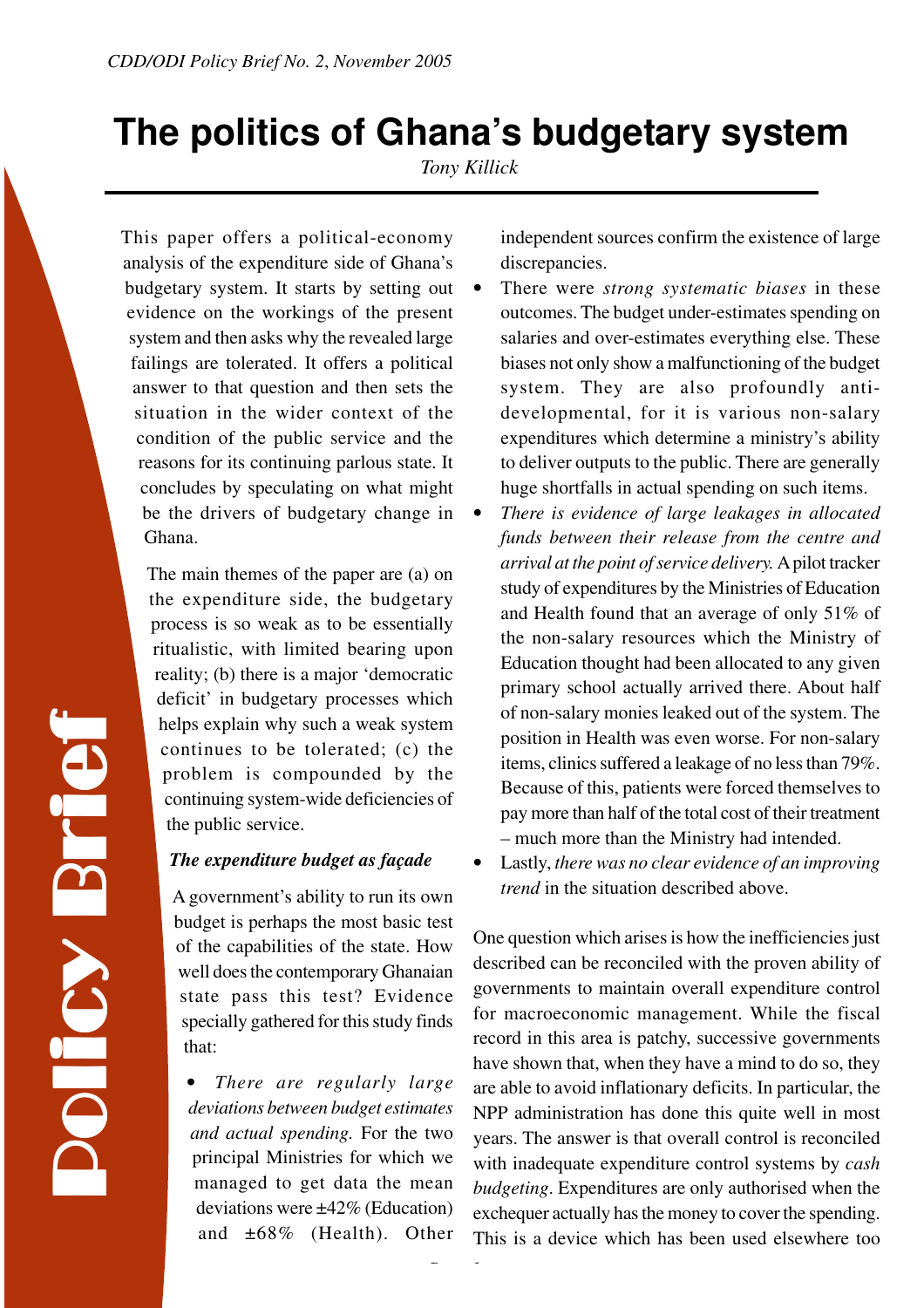and is a sensible way of coping in the face of a weak budget system. However, it is also, by common consent, a highly inefficient way of ordering the public finances. It means that line MDAs are unable to plan ahead and have little or no control over the resources allocated to them.

The alarming situation described above suggests that the expenditure budget is largely a ritualised façade, bearing little relation to actual state spending. In the most basic of its tasks – running its own budget – the state is revealed as seriously deficient, a defect which has persisted over successive governments. The budget had more meaning in earlier decades but has since deteriorated. How might we understand the forces underlying this deterioration and the reasons why present weaknesses are tolerated in an otherwise rather sophisticated society? Why are there not stronger pressures for improvement from within the polity and civil society?

# *Why are the failings tolerated?*

First, there is the closed, non-transparent nature of the budget preparation process. There are currently eight stages in this process (see Box 1).

As can be seen, these are conceived entirely as closeddoor, intra-governmental processes, from which the wider public and interested non-state parties are largely excluded.

What about Ghana's Parliament? Does it make good the democratic deficit? Parliament, of course, has to approve the budget and it has constituted a Finance Select Committee to undertake detailed scrutiny of budget proposals. By general consent, however, Parliament has been unable to exercise effective scrutiny and control. Timetabling is part of the problem: the budget comes to it too late for detailed consideration. Another part of the problem is shortages of the supporting resources that would be necessary if Parliament were to be able to do its job properly. It is unable to hire expert advisers and does not have enough information with which to do the job properly. In consequence of these deficiencies, Parliamentary scrutiny tends to be hurried, superficial and partisan.

Inadequate flows of information are not just a problem for Parliament.

#### **Box 1: The Budget Process**

The budget process is currently made up of eight steps, beginning in May and ending in November.

#### Step I: Macro-Economic Framework

The development of a macroeconomic framework which forecasts aggregates like GDP, domestic revenue and the availability of donor resources. It primarily involves personnel in the Ministry of Finance and Economic Planning (MFEP), assisted by Ghana Statistical Services, the Bank of Ghana, the Planning Commission and the Revenue Agencies.

## Step II: Policy Review

Simultaneously with Step I, MDAs undertake a review of their policies, objectives, outputs and outcomes in order to estimate their broad expenditure requirements. Reports are submitted to MFEP and these constitute the information base for Step III.

## Step III: Cross-Sectoral Meetings

Groups of MDAs are brought together to discuss their policy review reports in order to achieve coordination among them. The Chief Director of a lead ministry is responsible for the production of a report to MFEP.

#### Step IV: Ceilings

MDA expenditure ceilings are determined by MFEP in the light of revenue estimates. These ceilings are conveyed to MDAs as part of the guidelines for the preparation of the MDAs' budgets.

Step V: Review of MDA Strategic Plans and Budget MDAs review their strategic plans including outcomes, objectives and costs.

#### Step VI: Prioritization and Presentation of MDA Budgets to **MFEP**

MDAs prioritize their activities and prepare their estimates to fit within the guideline ceilings.

#### Step VII: Budget Hearings

MFEP conducts budget hearings with each MDA to ensure that their estimates are within the ceilings and are consistent with their strategic plans.

Step VIII: Finalization and Approval of Estimates

MFEP submits estimates to Cabinet and then to Parliament for approval. The deadline for submission to Parliament is 30th November.

Any consultations with non-government parties occur outside the above processes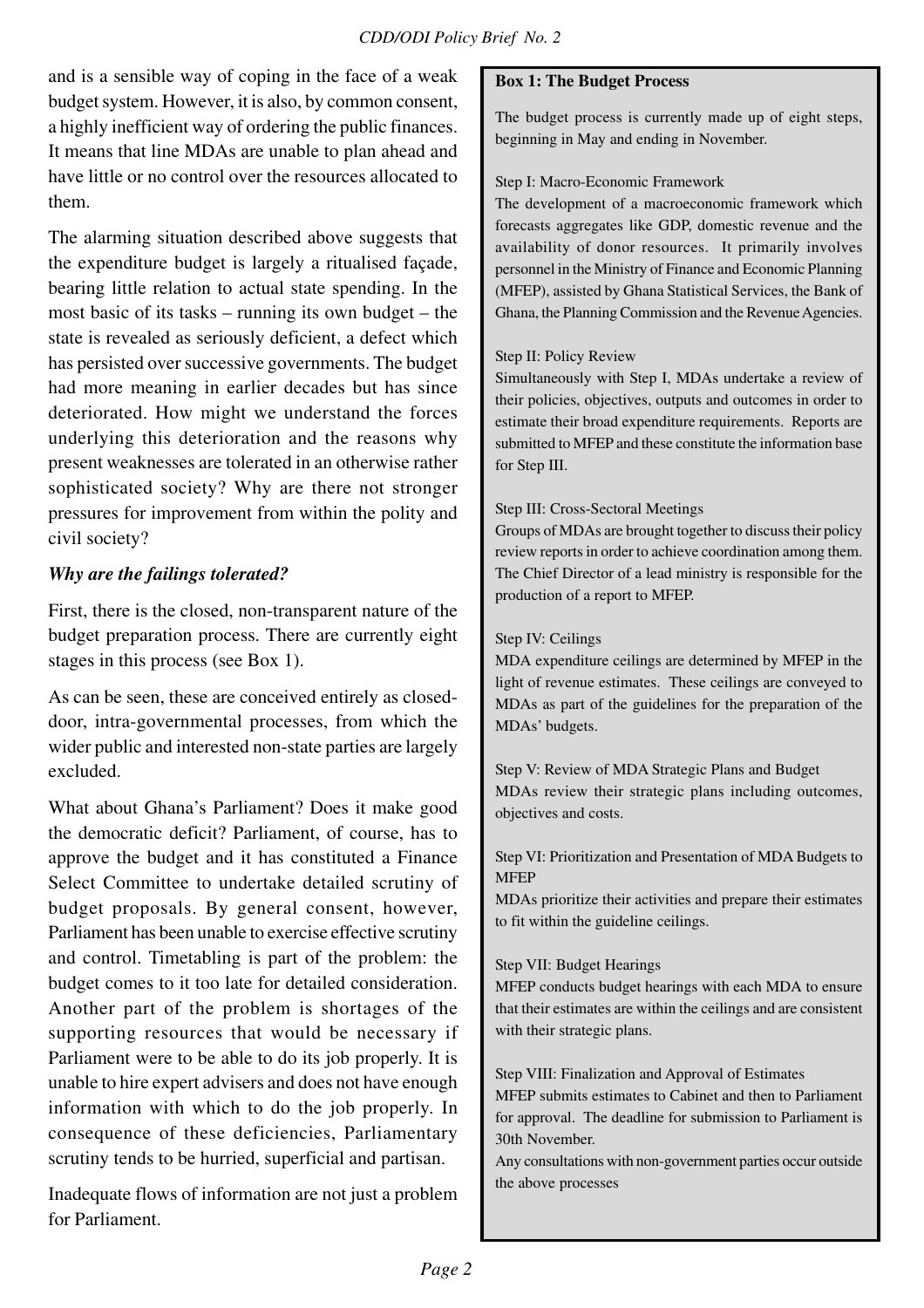The tradition has been for officials to keep information close to the chest and to look with suspicion on those asking for it. Budget documents have tended to be released only on a 'need to know' basis. This explains why those in charge of the country's schools and medical facilities typically do not know to what budget allocations they are entitled. Civil society organisations complain that information is withheld and of noncooperation from MFEP officials.

Without necessary information and with nontransparent processes, low public awareness of the deficiencies of the budgetary system is not surprising. Nor, therefore, is the absence of public pressure for improvements. However, it would be wrong to suggest that nothing is changing. Outside the formal processes sketched in Box 1, there is some consultation with expert individuals and organisations by the Minister of Finance. But while these consultations may be beginning to become established as a regular – and expected – feature, they are not yet institutionalised. They are also almost entirely Accra-based. There is no scope for District authorities to have direct inputs, even though much of their revenue comes from the central government. There remains a 'democratic deficit' here. The budget process has largely failed to adapt to the country's democratisation over the last decade or more. This contrasts with the situation in otherwise comparable countries, like Tanzania and Uganda, where budget hearings are far more open and transparent.

There are other signs of improvement. More information is gradually being made available. Interested parties are being given access to additional data. The annual Budget Statement has become more informative and efforts are made to distribute this nation-wide. There is a budget web-site. It is said that the standard of Parliamentary scrutiny is gradually improving and becoming less partisan.

These, however, are improvements at the margin. Essentially, the process remains closed and difficult to scrutinise. Getting hard information is still difficult. Those living outside Accra are particularly at a disadvantage. Given continuing poor levels of education, people's ability to contribute meaningfully to processes of accountability is also questionable, particularly in more rural locations. This is not, in other words, a situation which is likely to generate strong

in-built forces for self-improvement. Moreover, it should not be taken for granted that a government would feel moved to take action even in the face of criticisms. For example, when the reports of Parliament's Public Accounts Committee are submitted, remedial action is slow at best.

# *A political interpretation*

Political students of Africa have made heavy use of the concept of the *neopatrimonial state*, i.e. one in which there is only a weak sense of the public good or of public service, and where the resources of the state are at the disposal of the president and his ministers. As explained in *Policy Brief 1* in this series, observers have described Ghana's state in this language, drawing attention to the way public resources – jobs and the power to allocate rents, provide services, and determine policies and their beneficiaries – are captured by personal or private networks in the hands of dominant 'patrons'.

Now consider the condition of the budget just described. We can ask, what kind of budget process is likely to be most agreeable to politicians working within the patrimonial tradition, in which public resources are used to reward supporters and for the pursuit of private advantage?

First, it will be a closed system – as it remains in Ghana today – because the less that the public knows about what decisions are being made and why, the easier it will be to utilise public resources for the exercise of patronage, and the less the risk of being held to account. Second, the budget will be ritualised – again as it is in Ghana – meaning that the formal processes of budgetary expenditure planning have limited bearing upon how public monies are spent in reality. Maintaining the ritual is important, so that taxpayers will believe their monies are being used in their interests and are accountable. In an aiddependent situation, the façade is particularly important in order to keep the donors happy. But the reality of ritualisation is that ministers and high officials are able to set aside what the budget says and dispose of public monies according to quite other decision processes**.**

The view expressed above may be regarded as excessively negative and it should indeed be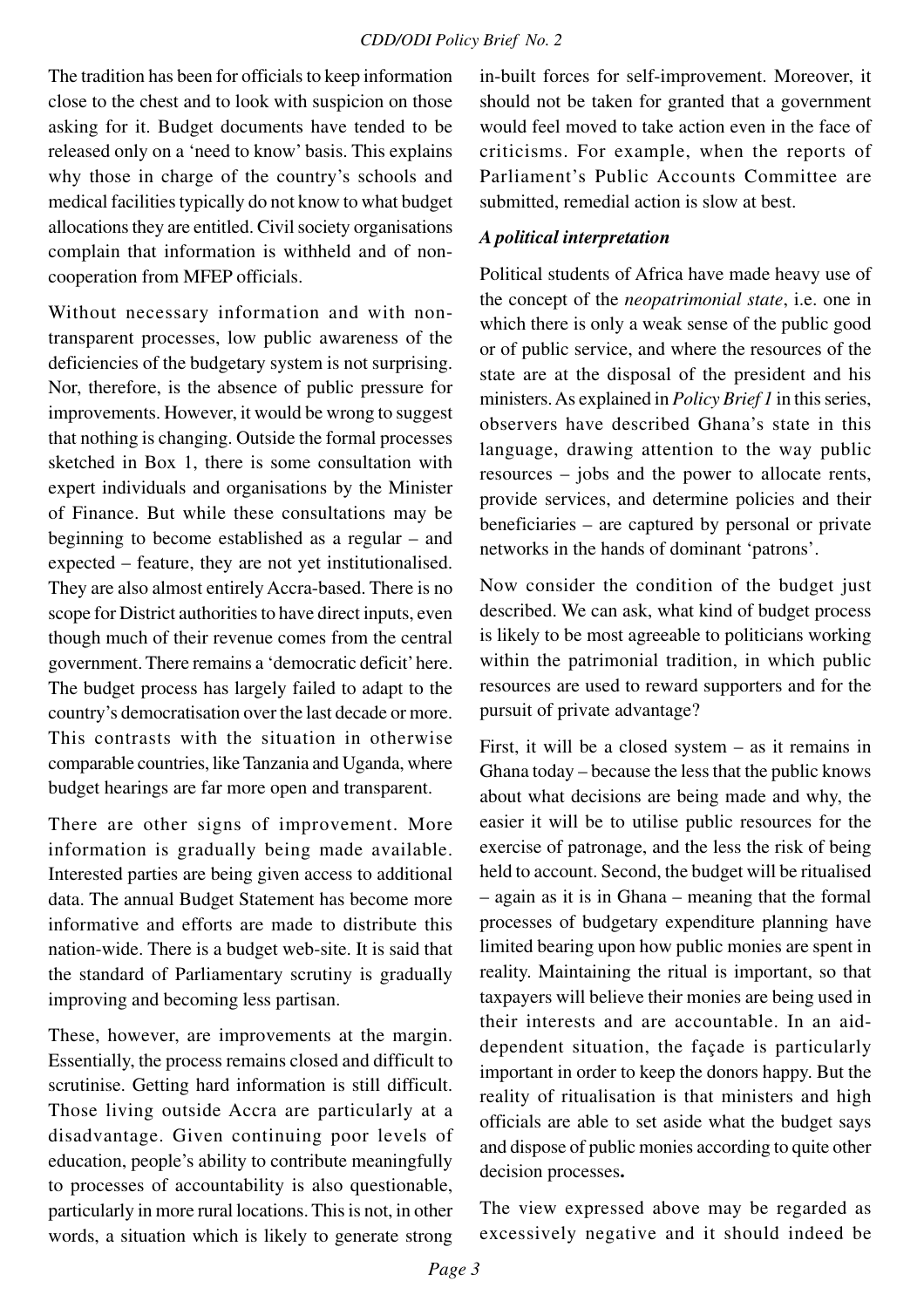emphasised that there are signs of improvement. On the other hand, analysis in terms of a patronage-based model of politics helps to explain two other features of the contemporary scene. First, we have noted earlier the inflexible structure of expenditures, with salaries and other personnel costs tending to take priority over expenditures which would permit MDAs to promote development objectives, with salary expenditures consistently over budget, usually by large amounts, and the rest squeezed to accommodate this over-spending. The point here is that such biases are what a patrimonial model of politics would predict: the giving of precedence to the award and protection of civil service jobs over the longer-term promotion of development.

#### *The public service problem*

Looking further for explanations of the poor condition of the budget, the depleted condition of the civil service has a strong and direct  $-$  if ultimately superficial  $$ bearing on the problem. The Government's *Ghana Poverty Reduction Strategy* is no doubt right in referring to 'unacceptably poor conditions' in the public service and in stating that, 'Significant improvements to the latter represent a component without which the government reform programmes and the Ghana Poverty Reduction Strategy are unlikely to succeed'.

The numerous reviews and evaluations that have addressed the issue of public service reform agree on several diagnostic points, as summarised in *Policy Brief 1*. The general record of donor-supported institutional-reform programmes over the past decade suggests a persistent inability to bite the bullet of large-scale structural change. The reduction in civil service numbers resulting from the first World-Bank-sponsored reform was reversed following the first Rawlings electoral victory, resulting in a chronic problem of widespread overmanning coexisting with shortages of key skills in many important areas.

A 2003 examination of public sector reform by a leading firm of financial consultants is written in similar vein. It describes the various reform efforts as 'not as successful as may have been expected' and cite in evidence capacity gaps, lack of ownership, inability to institutionalise change, low morale in the public service, weak human resource management and 'Doubts about the relevance and worth of the reforms'. It reports 'capacity gaps in almost all critical posts in the service, due to the failure to address the fundamental issues of pay and conditions' and refers to 'the extremely weak human resource management of what capacity … is left within the service'.

That part of the reform agenda relating specifically to the MFEP is itself an umbrella of programmes, called the Public Financial Management Reform Programme (PUFMARP). This has ten components, no less, including programmes for budget preparation through the introduction of a Medium Term Expenditure Framework (MTEF), the improvement of expenditure and cash management systems, procurement reform, fiscal decentralisation, etc. In some of these areas there has been genuine progress, for example in strengthening cash management and new legislation on public procurement procedures. Overall, however, it appears generally agreed that progress has been sparse and slow.

The problems of the PUFMARP programmes have been similar to those of the wider range of public sector reforms. They have largely been the brain-children of aid donors, leading to the usual complaint of weak political commitment. They have been fragmented and ill-coordinated. In aggregation, they have been too ambitious, exceeding the implementation abilities of MFEP and other agencies involved. In order to avoid the difficulties of political commitment and skill shortages, they have been biased in favour of technological fixes of doubtful sustainability.

Underlying all this, however, is the wider failure of successive governments to act decisively to restore the civil service to something like its former condition, when it had the reputation of being the most efficient in sub-Saharan Africa. The view presented above of the politics of the budgetary system helps explain why successive leaderships have not been very interested in change, because the situation has suited them rather well. Reform would mean greater transparency, more accountability, a slimming-down of the civil service and less scope for discretionary decision-making. Moreover, we suggest below, it would be likely to lose votes.

#### *Conclusion: what drivers of budgetary change?*

To sum up, the existing expenditure budget processes have been shown to be so weak as to be essentially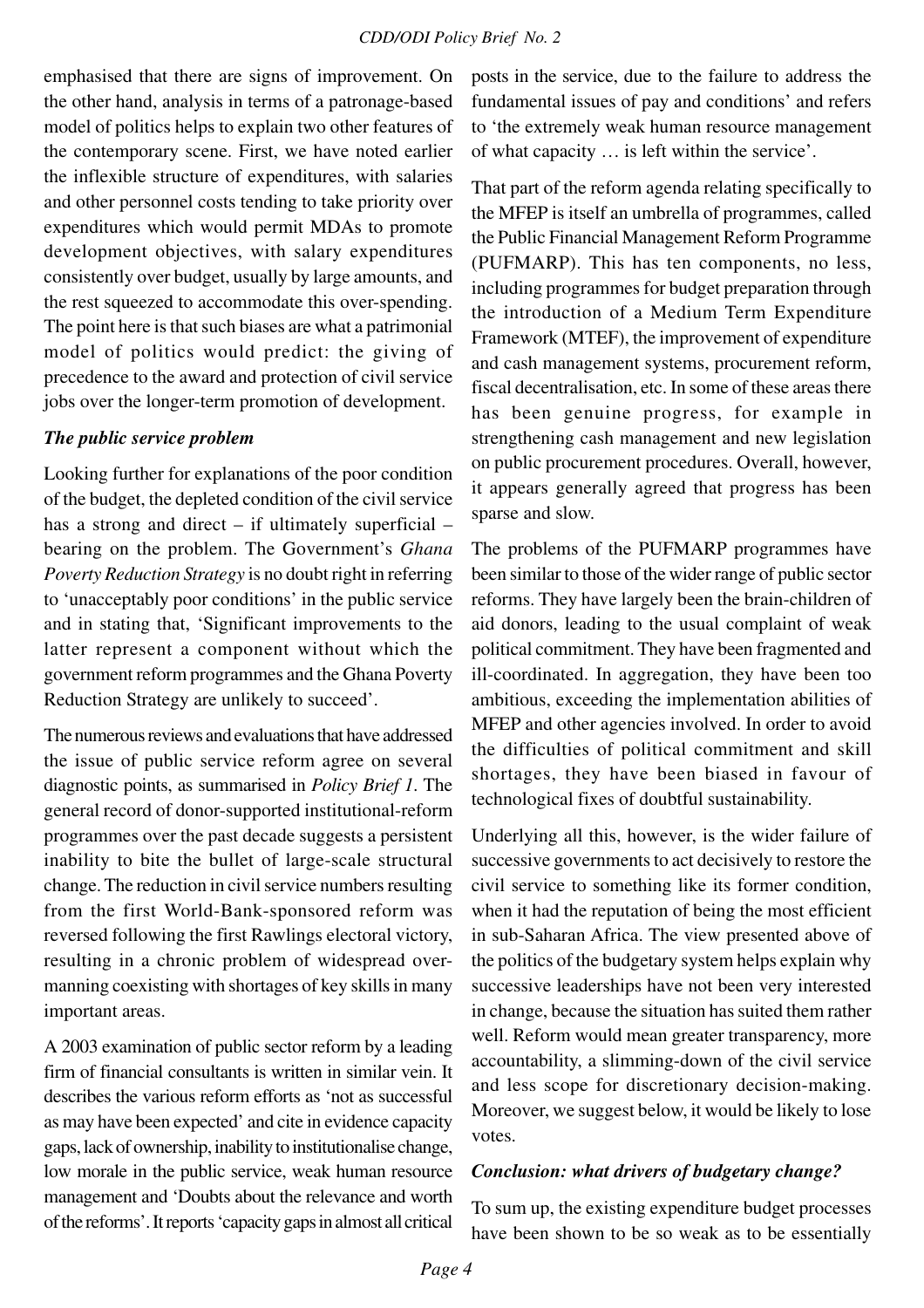ritualistic, with limited bearing upon reality. It also remains a closed system, creating a 'democratic deficit', which helps explain why such a weak system continues to be tolerated. The problem is compounded by the continuing deficiencies of the civil service and the political disincentives for governments to improve the situation.

Our final question is through what means this situation might be improved. The argument of *Policy Brief 1*, that the best prospects for change lie in the progressive democratisation of the country's institutional and political structures, is applicable here. The budget case offers an interesting variation on this theme, however, for the present budgetary system reflects a 'democratic deficit', meaning that budgetary practices have not caught up with the democratisation that has occurred elsewhere.

The first task, then, is for budgetary practices to catch up with the wider processes of democratisation. A number of measures suggest themselves, none of which appear politically impossible:

- Since there is already a degree of informal prior consultation about the budget, this could be taken further and be institutionalised. It could also be widened, to bring in more interested parties, and become more systematic and less Accra-centred. One suggestion here is to build on the consultation processes that were adopted for the preparation of the GPRS. Another possibility is to adopt the Tanzanian practice of opening up budget hearings, with all interested parties having the right to participate.
- Greater consultation would, however, need to be accompanied by improved provision and dissemination of information. It could also be reinforced by a campaign to raise public awareness and improve media coverage of the issues.
- Revising the budget timetable could also help. Wider participation would require more time, and more time is also needed for Parliament to be able to scrutinise the budget properly. Parliament also needs more resources, including funds to allow it to obtain expert advice and to hire assistants.
- Another obvious step would be to include the District Assemblies in the process, bringing them directly into the machinery of consultation and

providing them, and the points of service delivery below them, with more information about their budgetary entitlements.

The question arises, what incentives are there for ministers to move in these directions? The purpose of these various reforms would be to improve accountability and reduce the scope for using public resources to further essentially private and/or sectarian objectives, but why should ministers want to restrict themselves in such ways? Well, Ghana's patronagedriven politics is already being modified by a deepening of democratic values. It seems likely that ministers' values reflect this shift, so they may exercise leadership in moving in the directions suggested above. They may be encouraged to do so (a) by the extraordinarily costly nature of present inefficiencies and (b) by the fact that none of the suggested steps seems politically risky and could be genuinely popular.

Perhaps the most serious obstacle is the difficulty of accomplishing the reforms of the civil service without which it would be difficult to make much progress. Here, the political logic is not very encouraging. In this area, democratisation may not contribute to a solution. For reasons summarised in *Policy Brief 1*, civil service reform is likely to be seen by politicians as a vote-loser. Preferring to provide benefits that are visible in the short term and do not incur political costs, governments may be reluctant to pursue it seriously.

Politicians' incentives structures may at present be too adverse. On the other hand, the deepening of democracy will increase the electoral import of governments' abilities to deliver promised services to voters. That, in turn, will raise the incentives to reform the public service, for it is unable to deliver well in its present parlous condition.

For public interest associations and political activists in Ghana, the implications are reasonably clear. To the extent possible, support should be given to those democratic pressures that strengthen politicians' incentives to improve governmental performance, and not to those that encourage short-termism and caution V V